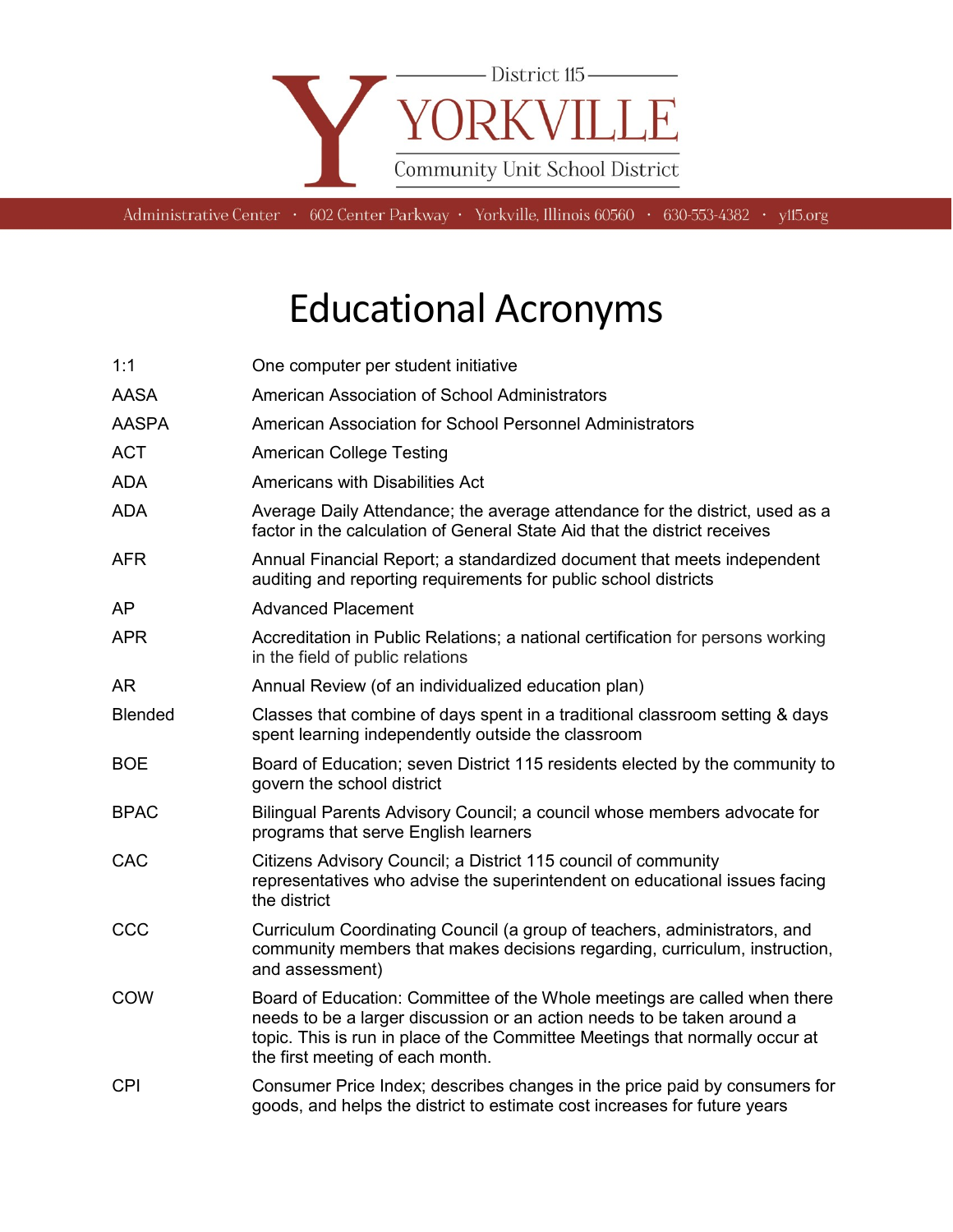| <b>CPI</b>   | A certification of de-escalation and response techniques                                                                                                                                                                                                         |
|--------------|------------------------------------------------------------------------------------------------------------------------------------------------------------------------------------------------------------------------------------------------------------------|
| <b>CPPRT</b> | Corporate Personal Property Replacement Tax; revenues collected by the<br>state of Illinois and paid to local governments to replace money that was lost<br>when those local governments lose their ability to impose personal property<br>taxes on corporations |
| <b>CUSD</b>  | <b>Community Unit School District</b>                                                                                                                                                                                                                            |
| Dashboard    | Visual representations (charts, graphs) of school district data used to help the<br>public monitor the status of the district                                                                                                                                    |
| <b>DIP</b>   | District Improvement Plan                                                                                                                                                                                                                                        |
| EC           | Early Childhood                                                                                                                                                                                                                                                  |
| EL           | English Learners (formally ELL, English Language Learners)                                                                                                                                                                                                       |
| <b>ELO</b>   | Extended Learning Opportunities; learning outside of the school day including<br>summer school and business partnerships that provide students with<br>experiences in various employment fields                                                                  |
| ER           | Eligibility Review (a student becoming eligible for Special Education)                                                                                                                                                                                           |
| <b>ESEA</b>  | Elementary and Secondary Education Act; federal legislation to protect<br>educational equity enacted in 1965 and reauthorized eight times, including as<br>No Child Left Behind (NCLB) in 2002 and Every Student Succeeds Act in<br>2015                         |
| <b>ESSA</b>  | Every Student Succeeds Act; ESEA reauthorization bill enacted in 2015                                                                                                                                                                                            |
| <b>FAPE</b>  | Free and Appropriate Education                                                                                                                                                                                                                                   |
| <b>FMLA</b>  | <b>Family Medical Leave Act</b>                                                                                                                                                                                                                                  |
| <b>FOIA</b>  | Freedom of Information Act; the right of the public to access information from<br>governmental organizations                                                                                                                                                     |
| <b>FTE</b>   | Full-Time Equivalency; a conversion of the hours worked by one employee to<br>a full-time basis (8 hours per day * 5 days per week)                                                                                                                              |
| <b>GAAP</b>  | Generally Accepted Accounting Principles; a collection of commonly-followed<br>accounting rules and standards for financial reporting                                                                                                                            |
| <b>GASB</b>  | Governmental Accounting Standards Board; the source of the GAAP, and the<br>organization that works to improve standards of state and local governmental<br>accounting                                                                                           |
| <b>GSA</b>   | General State Aid; one of the revenue sources for school districts, and is<br>meant to provide unrestricted grants to Illinois public school districts in an<br>equitable manner                                                                                 |
| HR           | <b>Human Resources</b>                                                                                                                                                                                                                                           |
| <b>HSA</b>   | <b>Health Savings Account</b>                                                                                                                                                                                                                                    |
| <b>IAA</b>   | <b>Illinois Alternative Assessment</b>                                                                                                                                                                                                                           |
| <b>IASA</b>  | Illinois Association of School Administrators                                                                                                                                                                                                                    |
| <b>IASBO</b> | Illinois Association of School Business Officials; professional organization for<br>district employees in school business management                                                                                                                             |
| <b>IASSE</b> | Illinois Association of Supervisors of Special Education                                                                                                                                                                                                         |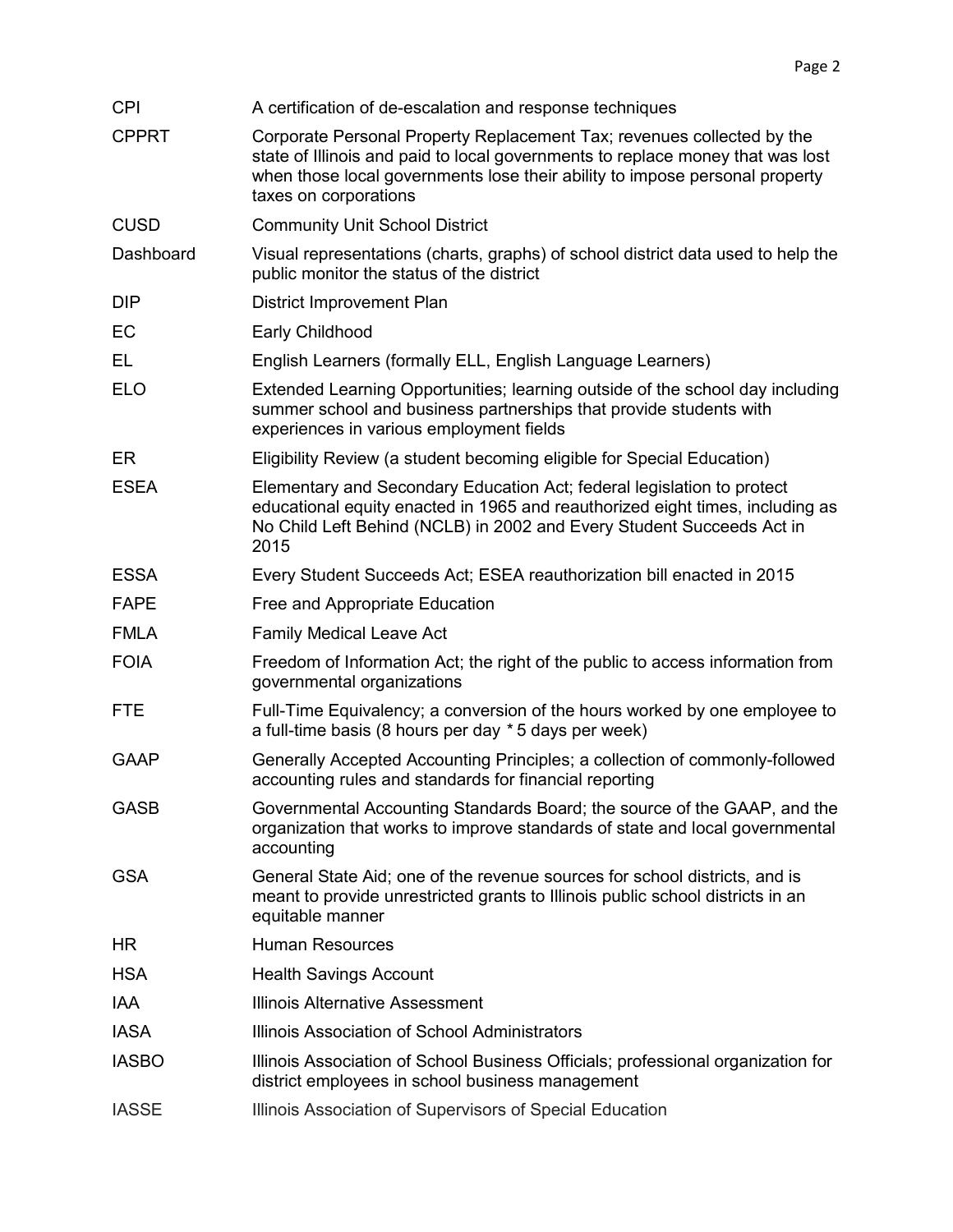| <b>IDEA</b>  | Individuals with Disabilities Education Act                                                                                                                                                                                                |
|--------------|--------------------------------------------------------------------------------------------------------------------------------------------------------------------------------------------------------------------------------------------|
| <b>IEA</b>   | <b>Illinois Education Association</b>                                                                                                                                                                                                      |
| <b>IEP</b>   | Individualized Education Plan (for special education)                                                                                                                                                                                      |
| <b>IMRF</b>  | Illinois Municipal Retirement Fund; pension system for public employees                                                                                                                                                                    |
| <b>IRC</b>   | Illinois Report Cards                                                                                                                                                                                                                      |
| <b>ISBE</b>  | Illinois State Board of Education; administers public education in the state of<br>Illinois by setting educational policies and guidelines for public and private<br>schools, preschool through grade 12, as well as vocational education. |
| <b>LASP</b>  | Life and Academic Skills Program                                                                                                                                                                                                           |
| <b>LEA</b>   | <b>Local Education Agency</b>                                                                                                                                                                                                              |
| <b>LUDA</b>  | Large Unit District Association                                                                                                                                                                                                            |
| <b>MAP</b>   | Measures of Academic Progress; a test designed to assess students'<br>strengths and weaknesses in reading, language, and mathematics                                                                                                       |
| MD&A         | Management's Discussion and Analysis; the section of a school district's<br>annual report in which management provides an overview of the previous<br>year's operations and how the district performed financially                         |
| <b>MOE</b>   | Maintenance of Effort; the requirement placed on many federal grants that<br>school districts must keep their level of funding for that grant program at least<br>equal to the previous year's funding level                               |
| Naviance     | Naviance is an online tool to assist Yorkville High School students with<br>college and career planning                                                                                                                                    |
| <b>NEA</b>   | <b>National Education Association</b>                                                                                                                                                                                                      |
| <b>NSLP</b>  | National School Lunch Program; federally assisted meal program operating in<br>public schools, providing nutritionally balanced, low-cost lunches to children<br>each school day                                                           |
| <b>NSPRA</b> | National School Public Relations Association; a national organization that<br>provides school communication training and services to school leaders<br>(INSPRA-Illinois chapter of NSPRA)                                                  |
| OEPP         | Operating Expense per Pupil; the gross operating cost of the combined<br>schools divided by the average daily attendance (ADA) for the regular school<br>term                                                                              |
| <b>OSHA</b>  | Occupational Safety and Health Act                                                                                                                                                                                                         |
| <b>OSSP</b>  | Organization Study Skills Program                                                                                                                                                                                                          |
| ОT           | <b>Occupational Therapy</b>                                                                                                                                                                                                                |
|              | Paraprofessional Classroom/Building Aide                                                                                                                                                                                                   |
| <b>PARCC</b> | Partnership for Assessment of Readiness for College and Careers; a test that<br>measures a student's achievement relative to the Common Core State<br><b>Standards</b>                                                                     |
| <b>PASEC</b> | Plano Area Special Education Cooperative                                                                                                                                                                                                   |
| P-Card       | Purchasing Card; a form of company charge card that allows goods and<br>services to be procured without using a traditional purchasing process                                                                                             |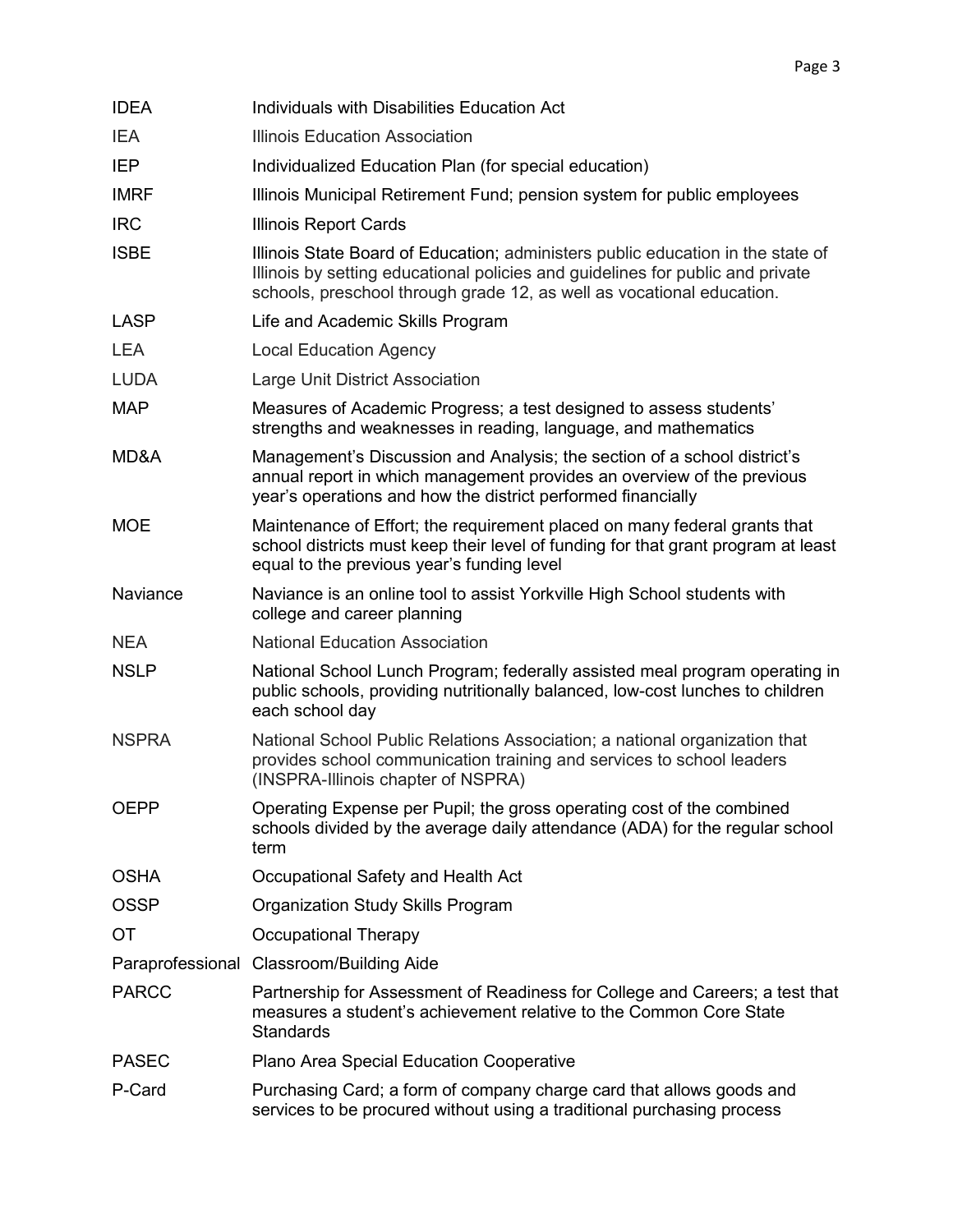- PSAT/NMSQT The Preliminary SAT/National Merit Scholarship Qualifying Test is a standardized test used to establish a baseline, determine future success in AP courses, and to determine eligibility and qualification for the National Merit Scholarship Program
- PT Physical Therapy
- PT3 Parents & Teachers Talking Together; a District 115 organization whose members have a specific interest in Special Education programming and services
- PTELL Property Tax Extension Limitation Law; designed to limit the increases in property tax extensions (total taxes billed) for non-home rule taxing districts
- PTOC Parent-Teacher Organization Council; a District 115 council whose members represent each of the District 115 schools' Parent-Teacher Organizations
- RAM Board of Education: Regular Action Meetings are meetings in which action (voting) is taken on topics.
- RAMP Recognized ASCA Model Program; a certification level for school counseling programs that are proven to be comprehensive and data-driven
- RFP Request for Proposal; a proposal made by a school district to potential suppliers for a good or service, often made through a bidding process
- ROE Regional Offices of Education
- RtI Response to Intervention
- SAC Subject-Area Committee (a group of teachers and administrators that writes curriculum in each content area)
- SAT Scholastic Assessment Test; the SAT measures students' college and career readiness in the areas of reading, mathematics, and writing
- SEL Social Emotional Learning; SEL helps children understand emotions, empathy, and responsible decision-making, to develop positive goals and relationships
- SIP School Improvement Plan
- SPED Special Education
- SSS Student Support Services (group)
- Stakeholders Individuals with a vested interest in District 115 (Internal: parents, students, employees; External: taxpayers, businesses, partners, alumni)
- STARS Skills Training And Related Services
- Tax Levy The amount of property tax dollars a school district requests to operate the district for the subsequent fiscal year
- TIF Tax Incremental Financing; a public financing method used as a subsidy for redevelopment, infrastructure, and other community-improvement projects
- TOSA Teacher on Special Assignment
- TRS Teachers' Retirement System; pension system for educators
- YEA Yorkville Education Association (Teachers' Union)